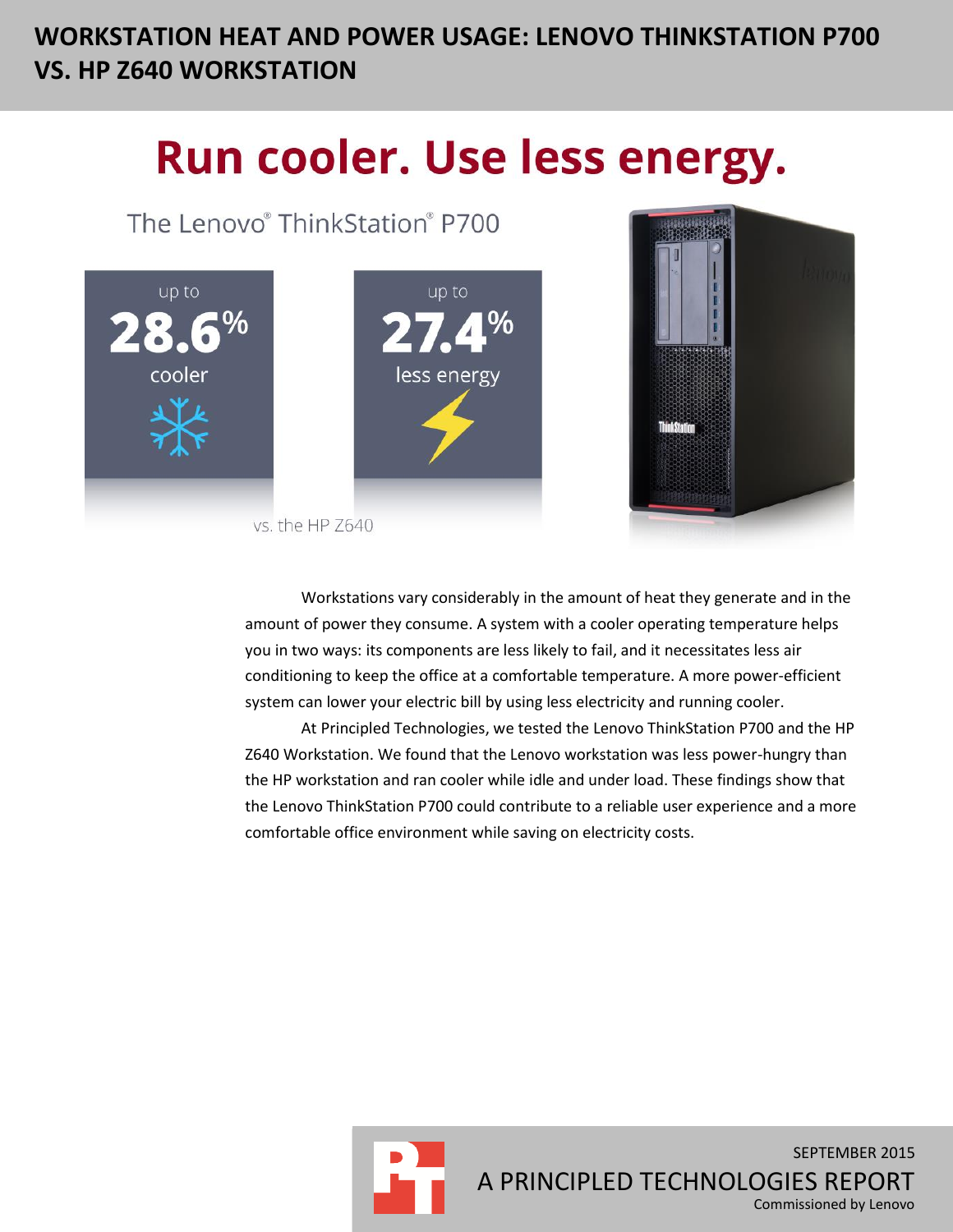# **WHICH WORKSTATION DELIVERS RELIABILITY, POWER-EFFICIENCY, AND A PLEASANT WORK ENVIRONMENT?**

A workstation that generates more heat and uses more power than necessary can be more prone to system failure, can be distracting and uncomfortable for workers, and can boost electricity bills—both because of the power the system itself draws and the power that additional air conditioning uses. To determine how two workstations compared on these fronts, we measured the heat and power consumption of the Lenovo ThinkStation P700 and the HP Z640 Workstation.

We performed the tests while the two systems were idle and again while they were running a heavy workload that consisted of two benchmarks stressing each system's hard disk, processor, and memory.

|                                               | <b>Lenovo ThinkStation</b><br><b>P700</b> | <b>HP Z640</b>  | <b>Lenovo ThinkStation</b><br>P700 was |  |  |
|-----------------------------------------------|-------------------------------------------|-----------------|----------------------------------------|--|--|
| Heat (degrees Celsius above room temperature) |                                           |                 |                                        |  |  |
| <b>Idle</b>                                   |                                           |                 |                                        |  |  |
| Average rear system<br>exhaust fan            | $4.61^\circ$                              | $6.95^\circ$    | 33.7% cooler                           |  |  |
| Average of six surface                        | $2.0^\circ$                               | $2.8^\circ$     | 28.6% cooler                           |  |  |
| <b>locations</b><br><b>Under load</b>         |                                           |                 |                                        |  |  |
| Average rear system<br>exhaust fan            | $21.45^\circ$                             | $21.91^{\circ}$ | 2.1% cooler                            |  |  |
| Average of six surface<br><b>locations</b>    | $6.2^\circ$                               | $7.1^\circ$     | 12.7% cooler                           |  |  |
| Power usage (watts)                           |                                           |                 |                                        |  |  |
| Average while idle                            | 72.0                                      | 99.2            | Used 27.4% less power                  |  |  |
| Average under load                            | 281.7                                     | 293.7           | Used 4.1% less power                   |  |  |

Figure 1 presents highlights of our test results.

**Figure 1: Test results summary. Lower numbers are better.**

For detailed specifications of our test systems, see [Appendix A.](#page-4-0) For details of our testing, see [Appendix B.](#page-7-0)

### **COOL UNDER PRESSURE**

The operating temperatures of computers vary considerably. While one advantage of a cooler workstation is obvious—no one wants a hot office—workstations running at cooler temperatures also bring other benefits.

Excess heat can cause hard drives, CPUs, memory, and other components to fail. For example, overheating can expand hard drive platters, causing hard drive failure. At the very least, excess heat can reduce the drive's effective operating life. According to a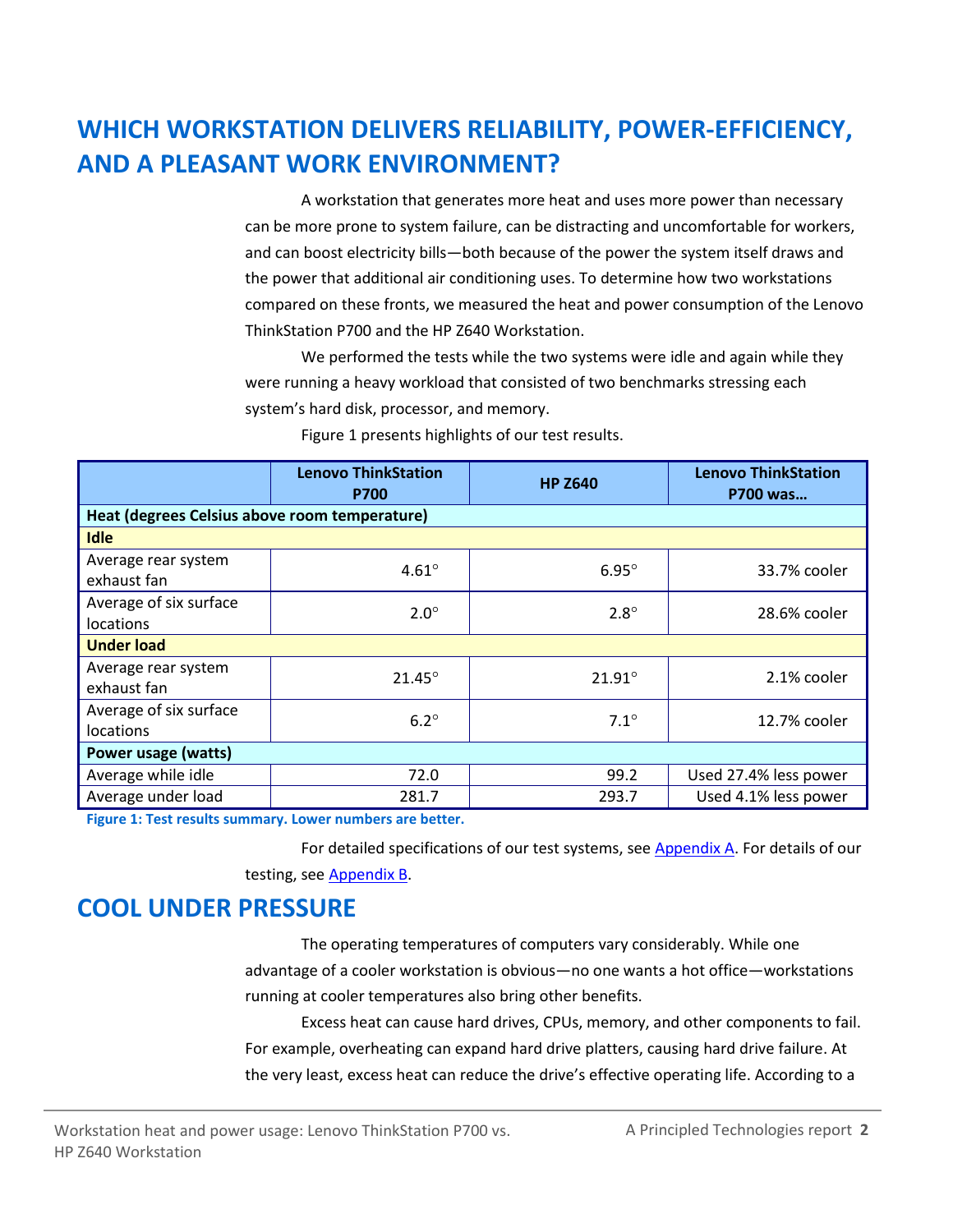recent Fujitsu white paper, hard disk manufacturers now suggest cooler operating temperatures for drive enclosures.<sup>1</sup> Because many users fail to back up their data on a regular basis, adequate ventilation and cooling in a workstation can help significantly to avoid problems such as catastrophic data loss due to hard drive failure.

Many workers are not fortunate enough to have control over the climate in their offices. Not only do workstations with higher operating temperatures place extra wear on hardware, but they can make an already warm office even more uncomfortable.

With system reliability and user comfort in mind, we measured the temperature of several external spots on the two workstations while they were idle and while they were running a heavy workload. Given that most workstations run 24 hours a day, we believe the most appropriate measure of thermal performance is the temperature of the air exiting the rear exhaust when the workstation is idle.

For each of the locations, we measured the temperature three times and noted the number of degrees Celsius each measurement deviated from the ambient room temperature. Because the ambient temperature varied throughout our testing, the temperature difference between the ambient temperature and the surface temperature we recorded for each system makes the fairest comparison. As Figure 2 shows, the Lenovo ThinkStation P700 ran cooler idle and while under load.



**Figure 2: When idle and under load, the Lenovo ThinkStation P700 ran cooler than the HP workstation.**

 $\overline{a}$ 

<sup>1</sup> [www.fujitsu.com/downloads/COMP/fcpa/hdd/sata-mobile-ext-duty\\_wp.pdf](http://www.fujitsu.com/downloads/COMP/fcpa/hdd/sata-mobile-ext-duty_wp.pdf)

Workstation heat and power usage: Lenovo ThinkStation P700 vs. A Principled Technologies report 3 HP Z640 Workstation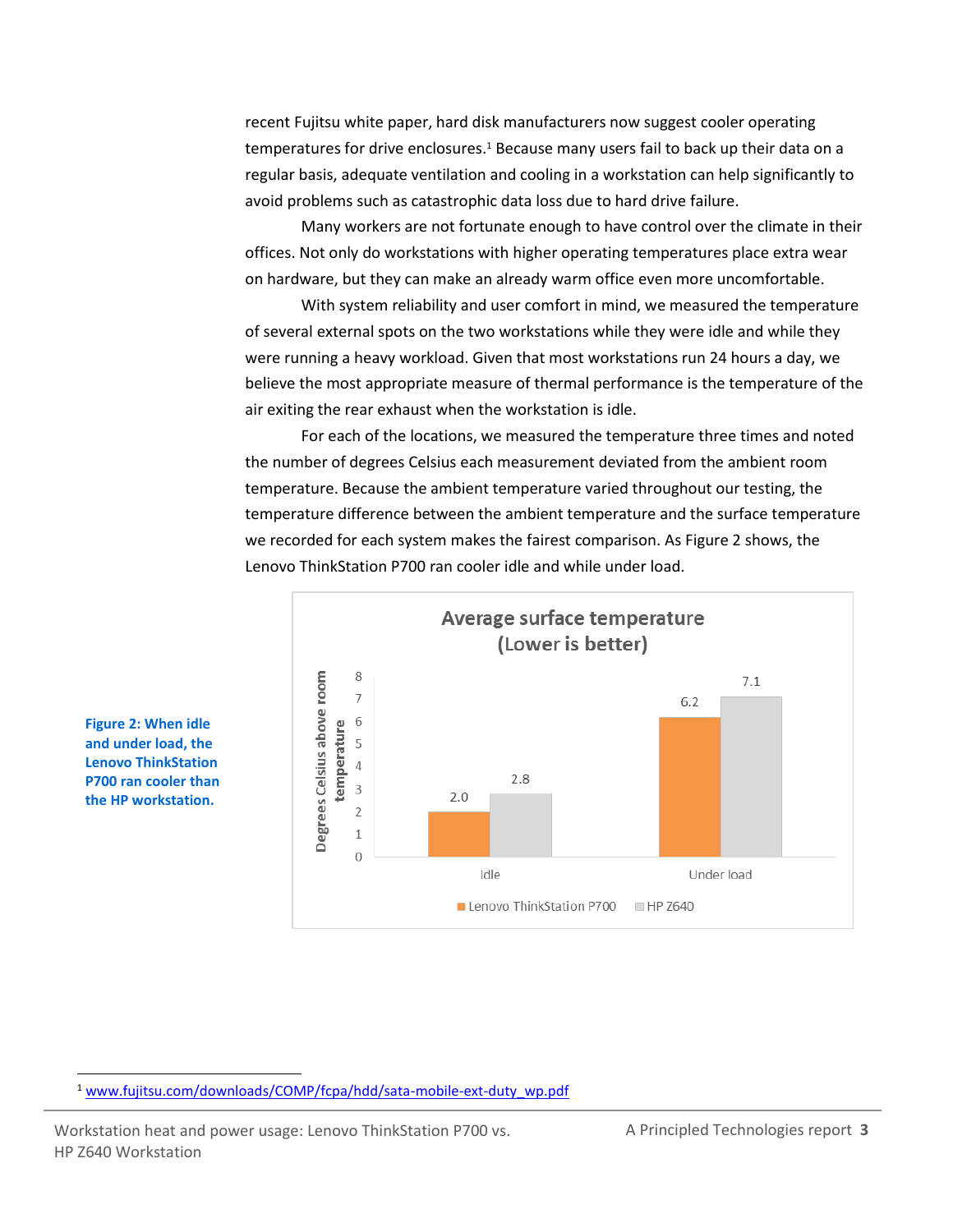### **LESS POWER USED IS BETTER**

A workstation that uses less power can save you money when the electric bill comes. As Figure 3 shows, when the two systems were idle, the Lenovo ThinkStation P700 used up to 27.4 percent less power than the HP workstation. We used an Extech® Power Analyzer to measure power consumption.



**Figure 3: When idle, the Lenovo ThinkStation P700 used up to 27.4 percent less power than the HP workstation.**

### **IN CONCLUSION**

A workstation that runs coolly and uses less power is a great asset to workers and the companies they work for. In our tests, both when idle and when under load, the Lenovo ThinkStation P700 generally ran at lower surface temperatures and used less power than the HP Z640 Workstation. These findings show that the Lenovo ThinkStation P700 could meet the needs of those who want to provide a reliable, comfortable work environment while using less power.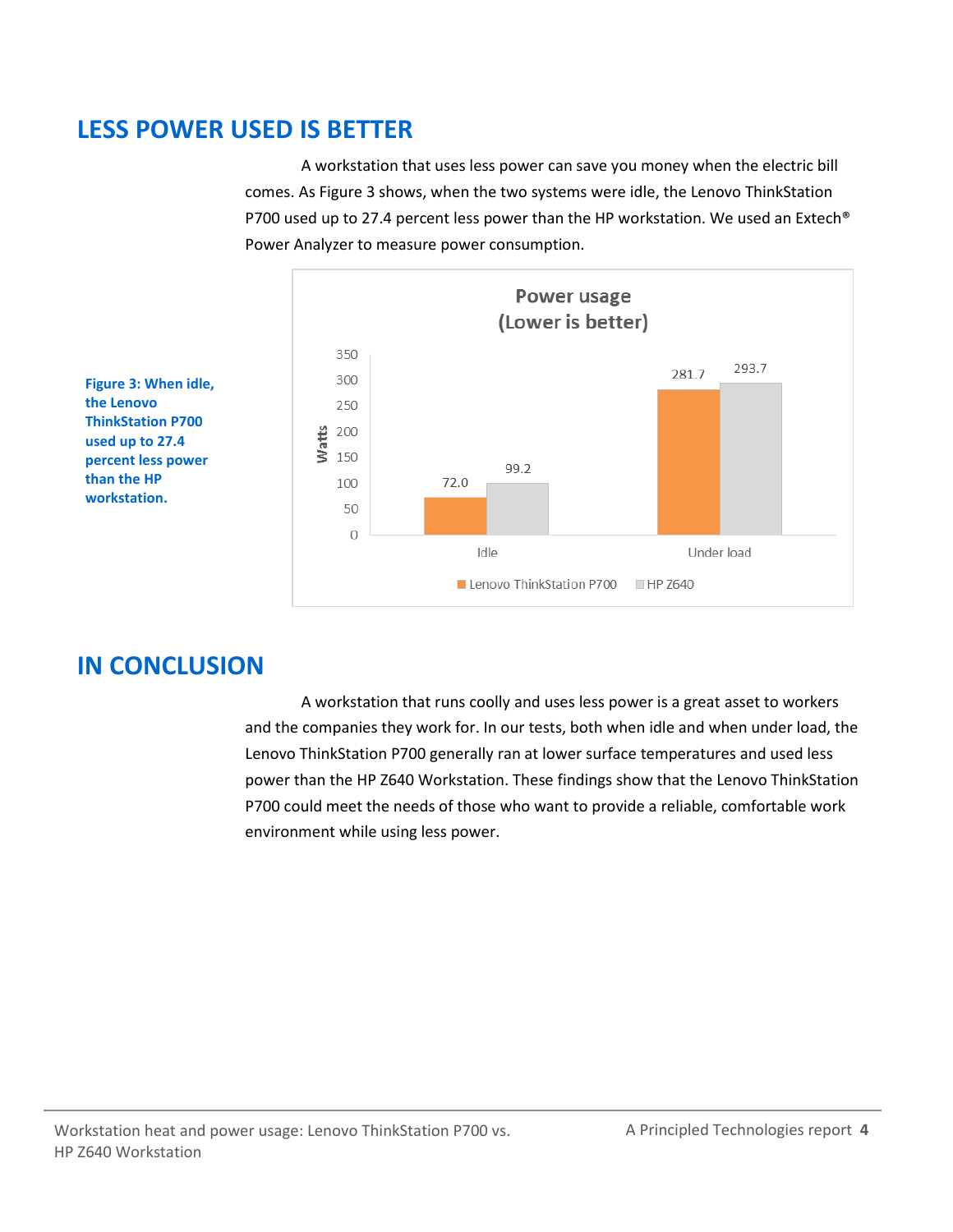### <span id="page-4-0"></span>**APPENDIX A: DETAILED SYSTEM CONFIGURATION**

Figure 4 presents detailed configuration information for the two systems we tested.

| <b>System</b>                                  | <b>Lenovo ThinkStation P700</b>          | <b>HP Z640 Workstation</b>                    |  |  |  |
|------------------------------------------------|------------------------------------------|-----------------------------------------------|--|--|--|
| General                                        |                                          |                                               |  |  |  |
| Number of processor packages                   | $\overline{2}$                           | $\overline{2}$                                |  |  |  |
| Number of cores per processor                  | 10                                       | 10                                            |  |  |  |
| Number of hardware threads per<br>core         | $\overline{2}$                           | 2                                             |  |  |  |
| Total number of processor threads in<br>system | 40                                       | 40                                            |  |  |  |
| System power management policy                 | ThinkCentre® Default                     | <b>Balanced</b>                               |  |  |  |
| Processor power-saving option                  | Enhanced Intel® SpeedStep®<br>Technology | <b>Enhanced Intel SpeedStep</b><br>Technology |  |  |  |
| <b>CPU</b>                                     |                                          |                                               |  |  |  |
| Vendor                                         | Intel                                    | Intel                                         |  |  |  |
| Name                                           | Xeon <sup>®</sup>                        | Xeon                                          |  |  |  |
| Model number                                   | E5-2650V3                                | E5-2650V3                                     |  |  |  |
| Stepping                                       | M <sub>0</sub>                           | M <sub>0</sub>                                |  |  |  |
| Socket type                                    | Socket 2011 LGA                          | Socket 2011 LGA                               |  |  |  |
| Core frequency (GHz)                           | 2.3 GHz - 3.0 GHz (Turbo)                | 2.3 GHz - 3.0 GHz (Turbo)                     |  |  |  |
| L1 cache                                       | $10 \times 32$ KB + $10 \times 32$ KB    | $10 \times 32$ KB + $10 \times 32$ KB         |  |  |  |
| L <sub>2</sub> cache                           | $10 \times 256$ KB                       | $10 \times 256$ KB                            |  |  |  |
| L3 cache                                       | 25 MB                                    | 25 MB                                         |  |  |  |
| <b>Platform</b>                                |                                          |                                               |  |  |  |
| Vendor                                         | Lenovo                                   | Hewlett-Packard                               |  |  |  |
| Motherboard model number                       | N/A                                      | 212A                                          |  |  |  |
| Motherboard chipset                            | Intel C600                               | Intel C600                                    |  |  |  |
| <b>BIOS</b> name and version                   | Lenovo A5KT73AUS (06/04/2015)            | Hewlett-Packard M60 v01.58<br>(06/09/2015)    |  |  |  |
| <b>Memory module(s)</b>                        |                                          |                                               |  |  |  |
| Vendor and model number                        | Hyundai Electronics<br>HMA41GR7MFR4N-TF  | Samsung <sup>®</sup> M393A1G40DB0-CPB         |  |  |  |
| Type                                           | DDR4-2133                                | DDR4-2133                                     |  |  |  |
| Speed (MHz)                                    | 2,133                                    | 2,133                                         |  |  |  |
| Speed running in the system (MHz)              | 2,133                                    | 2,133                                         |  |  |  |
| Timing/Latency (CL-tRCD-tRP-tRAS-<br>tRFC)     | 31-31-31-63-1023                         | 31-31-31-63-1023                              |  |  |  |
| Size (MB)                                      | 8,192                                    | 8,192                                         |  |  |  |
| Number of memory module(s)                     | 8                                        | 8                                             |  |  |  |
| Total amount of system RAM (GB)                | 64                                       | 64                                            |  |  |  |
| Channel (Single/Dual/Quad)                     | Quad                                     | Quad                                          |  |  |  |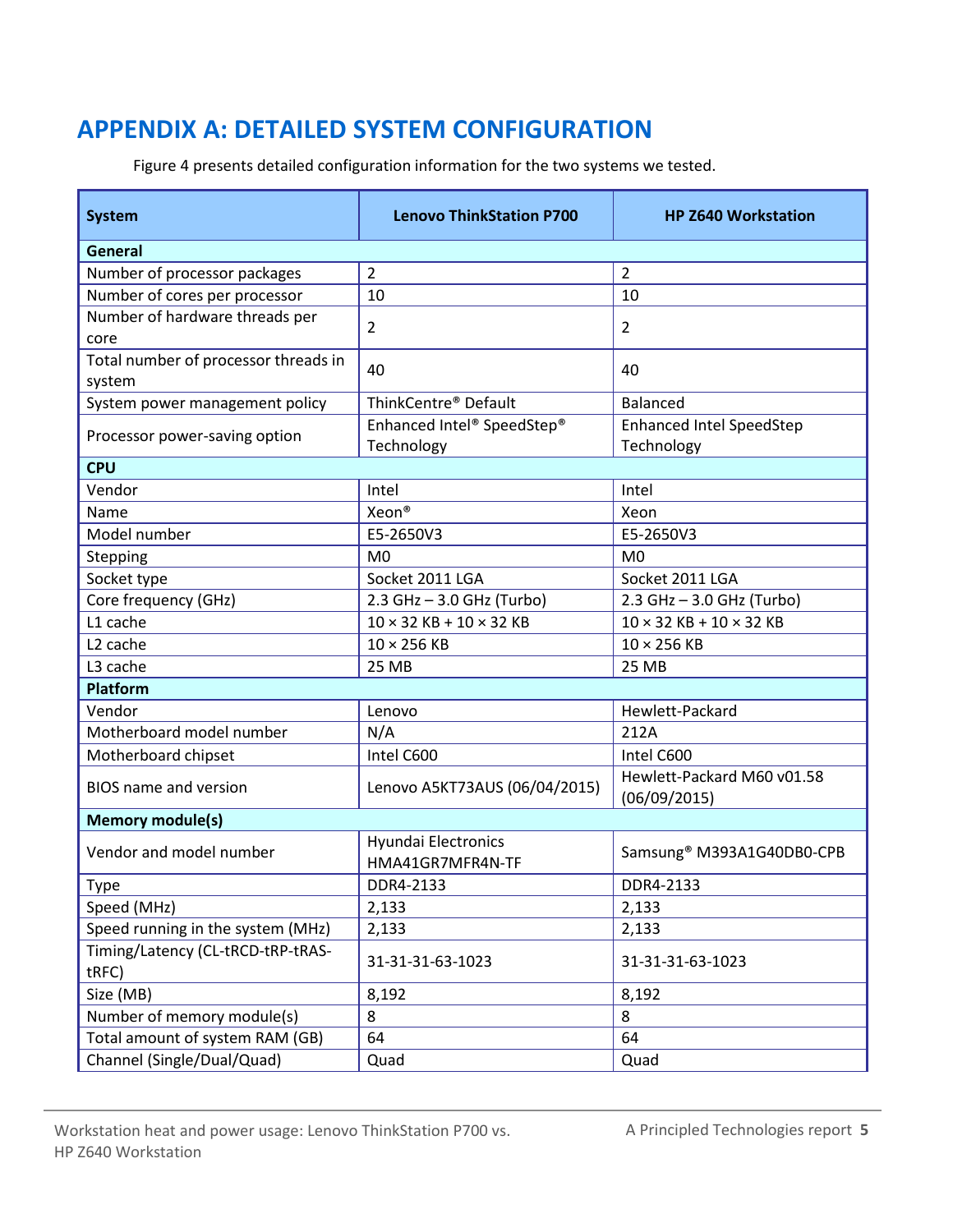| <b>System</b>                                       | <b>Lenovo ThinkStation P700</b>              | <b>HP Z640 Workstation</b>       |  |  |  |  |
|-----------------------------------------------------|----------------------------------------------|----------------------------------|--|--|--|--|
| <b>Hard disk</b>                                    |                                              |                                  |  |  |  |  |
| Vendor and model number                             | Western Digital® WD5000AAKX-0                | Toshiba DT01ACA0                 |  |  |  |  |
| Number of disks in system                           | $\overline{2}$                               | $\overline{2}$                   |  |  |  |  |
| Size (GB)                                           | 500                                          | 500                              |  |  |  |  |
| Buffer size (MB)                                    | 16                                           | 32                               |  |  |  |  |
| <b>RPM</b>                                          | 7,200                                        | 7,200                            |  |  |  |  |
| Type                                                | SATA 6.0 Gb/s                                | SATA 6.0 Gb/s                    |  |  |  |  |
| Controller                                          | Intel C600+/C220+ series chipset             | Intel C600+/C220+ series chipset |  |  |  |  |
|                                                     | <b>SATA RAID Controller</b>                  | <b>SATA RAID Controller</b>      |  |  |  |  |
| <b>Driver</b>                                       | Intel 4.2.0.1136 (02/12/2015)                | Intel 4.2.0.1136 (02/12/2015)    |  |  |  |  |
| <b>Operating system</b>                             |                                              |                                  |  |  |  |  |
| Name                                                | Windows® 7 Professional                      | Windows 7 Professional           |  |  |  |  |
| <b>Build number</b>                                 | 7601                                         | 7601                             |  |  |  |  |
| Service Pack                                        | 1                                            | 1                                |  |  |  |  |
| File system                                         | <b>NTFS</b>                                  | <b>NTFS</b>                      |  |  |  |  |
| Kernel                                              | ACPI x64-based PC                            | ACPI x64-based PC                |  |  |  |  |
| Language                                            | English                                      | English                          |  |  |  |  |
| Microsoft <sup>®</sup> DirectX <sup>®</sup> version | 11                                           | 11                               |  |  |  |  |
| <b>Graphics</b>                                     |                                              |                                  |  |  |  |  |
| Vendor and model number                             | NVIDIA <sup>®</sup> Quadro <sup>®</sup> K620 | NVIDIA Quadro K620               |  |  |  |  |
| Type                                                | <b>Discrete</b>                              | <b>Discrete</b>                  |  |  |  |  |
| Chipset                                             | Quadro K620                                  | Quadro K620                      |  |  |  |  |
| <b>BIOS</b> version                                 | 82.7.7a.0.3                                  | 82.7.7a.0.13                     |  |  |  |  |
| Total available graphics memory (MB)                | 5,839                                        | 34,513                           |  |  |  |  |
| Dedicated video memory (MB)                         | 2,048                                        | 2,048                            |  |  |  |  |
| System video memory (MB)                            | $\mathbf 0$                                  | $\mathbf 0$                      |  |  |  |  |
| Shared system memory (MB)                           | 3,791                                        | 32,465                           |  |  |  |  |
| Resolution                                          | $1,280 \times 1,024$                         | $1,280 \times 1,024$             |  |  |  |  |
| <b>Driver</b>                                       | NVIDIA 9.18.13.4803                          | NVIDIA 9.18.13.4752              |  |  |  |  |
|                                                     | (04/13/2015)                                 | (02/05/2015)                     |  |  |  |  |
| Sound card/subsystem                                |                                              |                                  |  |  |  |  |
| Vendor and model number                             | Realtek High Definition Audio                | Realtek High Definition Audio    |  |  |  |  |
| Driver                                              | Realtek 6.0.1.7240 (05/06/2014)              | Realtek 6.0.1.7427 (01/13/2015)  |  |  |  |  |
| <b>Ethernet</b>                                     |                                              |                                  |  |  |  |  |
| Vendor and model number                             | Intel Ethernet Connection (2)                | Intel Ethernet Connection (2)    |  |  |  |  |
|                                                     | 1218-LM                                      | 1218-LM                          |  |  |  |  |
| Driver                                              | Intel 12.12.80.19 (09/29/2014)               | Intel 12.12.50.4 (06/12/2014)    |  |  |  |  |
| <b>Optical drive(s)</b>                             |                                              |                                  |  |  |  |  |
| Vendor and model number                             | LG GHCON                                     | HP DU8A6SH                       |  |  |  |  |
| Type                                                | DVD-RW                                       | DVD-RW                           |  |  |  |  |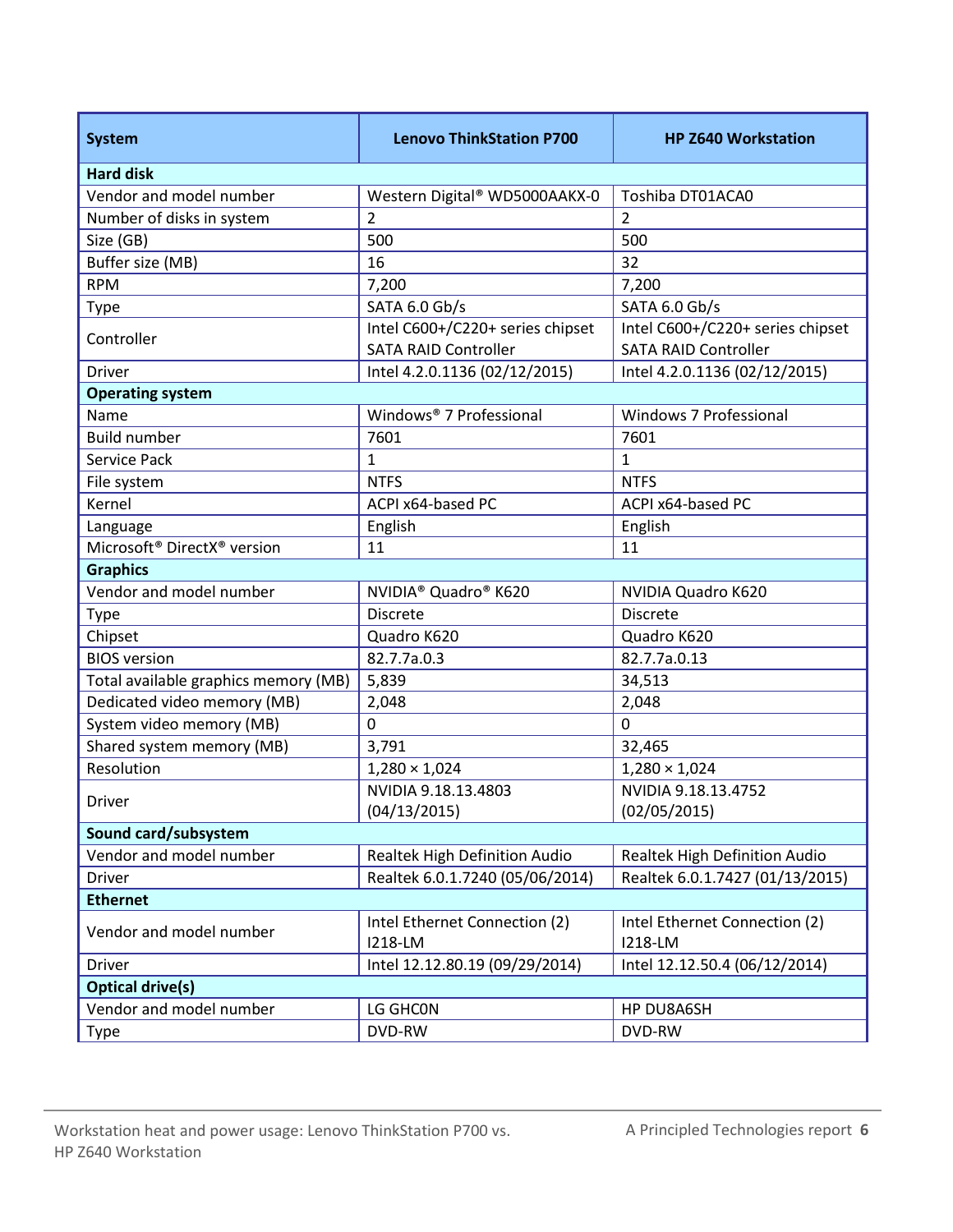| <b>System</b>             | <b>Lenovo ThinkStation P700</b>        | <b>HP Z640 Workstation</b>             |  |  |  |
|---------------------------|----------------------------------------|----------------------------------------|--|--|--|
| <b>USB ports</b>          |                                        |                                        |  |  |  |
| Number                    | 12                                     | 10                                     |  |  |  |
| Type                      | $8 \times$ USB 3.0, 4 $\times$ USB 2.0 | $8 \times$ USB 3.0, 2 $\times$ USB 2.0 |  |  |  |
| Other                     | Media Card Reader                      | Media Card Reader                      |  |  |  |
| <b>Monitor</b>            |                                        |                                        |  |  |  |
| Model                     | ViewSonic® VG730m                      | ViewSonic VG730m                       |  |  |  |
| LCD type                  | SXGA LCD                               | SXGA LCD                               |  |  |  |
| Screen size               | 17''                                   | 17''                                   |  |  |  |
| Refresh rate              | 60 Hz                                  | 60 Hz                                  |  |  |  |
| <b>Maximum Resolution</b> | $1,280 \times 1,024$                   | $1,280 \times 1,024$                   |  |  |  |

**Figure 4: Detailed configuration information for the test systems.**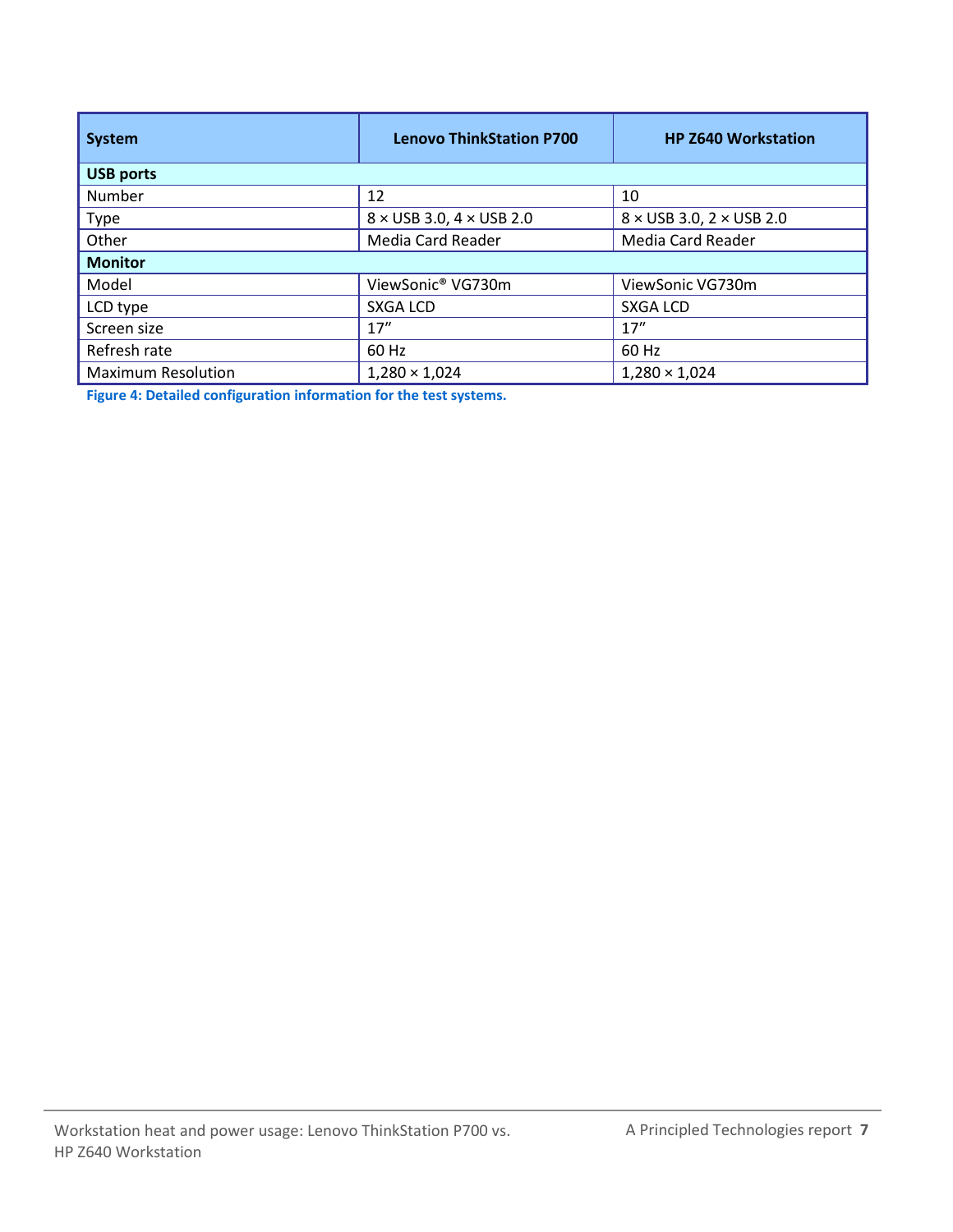# <span id="page-7-0"></span>**APPENDIX B: DETAILED TEST METHODOLOGY**

#### **Measuring surface temperature**

#### **Test requirements**

- Fluke<sup>®</sup> 2680A Data Acquisition System
- PassMark® BurnInTest™ Professional
- LINPACK benchmark

#### **Measuring system temperature and power while idle**

#### *Setting up the test*

- 1. Set the power plan to the manufacturer's default setting. Set the display brightness to 100 percent:
	- a. Click Start.
	- b. In the Start menu's quick search field, type Power Options
	- c. Move the Screen brightness slider all the way to the right.
- 2. Set the remaining power plan settings as follows:
	- Dim the display: Never
	- Turn off the display: Never
	- Put the computer to sleep: Never
- 3. Disable the screen saver.
- 4. Place the workstation, mouse, keyboard, and display in a windowless, climate-controlled room.
- 5. Attach a Type T thermocouple to the exterior of the workstation at the following locations:
	- Front (Centered in front of Intake fan if there is one, otherwise centered of case)
	- Rear Exhaust fan (Centered)
	- PSU Exhaust fan (Centered)
	- Top (Centered)
	- Side closest to the motherboard (Centered)
	- Side opposite to the motherboard (Centered)
- 6. Configure the Fluke 2680A Data Acquisition System to take measurements from the temperature probes and one ambient temperature probe using the Fluke DAQ software:
	- a. Connect the Type T thermocouples to channels in the Fluke Fast Analog Input module (FAI).
	- b. In the Fluke DAQ software, click each surface temperature channel, select Thermocouple from the list of Functions, and choose T from the list of ranges.
	- c. Label each channel with the location associated with each thermocouple.
	- d. In the Fluke DAQ software, click the ambient temperature channel, select Thermocouple from the list of Functions, and choose T from the list of ranges.
	- e. Label this channel Ambient.
- 7. While running each test, use a Fluke 2680A Data Acquisition System to monitor ambient temperature and temperature at each interior and exterior point.
- 8. Connect the power cord from the workstation to the Extech Instruments 380803 Power Analyzer's DC output load power outlet.
- 9. Plug the power cord from the Power Analyzer's DC input voltage connection into a power outlet.
- 10. Connect a separate host computer to the Power Analyzer using an RS-232 cable. This computer will monitor and collect the power measurement data.
- 11. Turn on the Extech Power Analyzer by pressing the green On/Off button.
- 12. Turn on the host computer.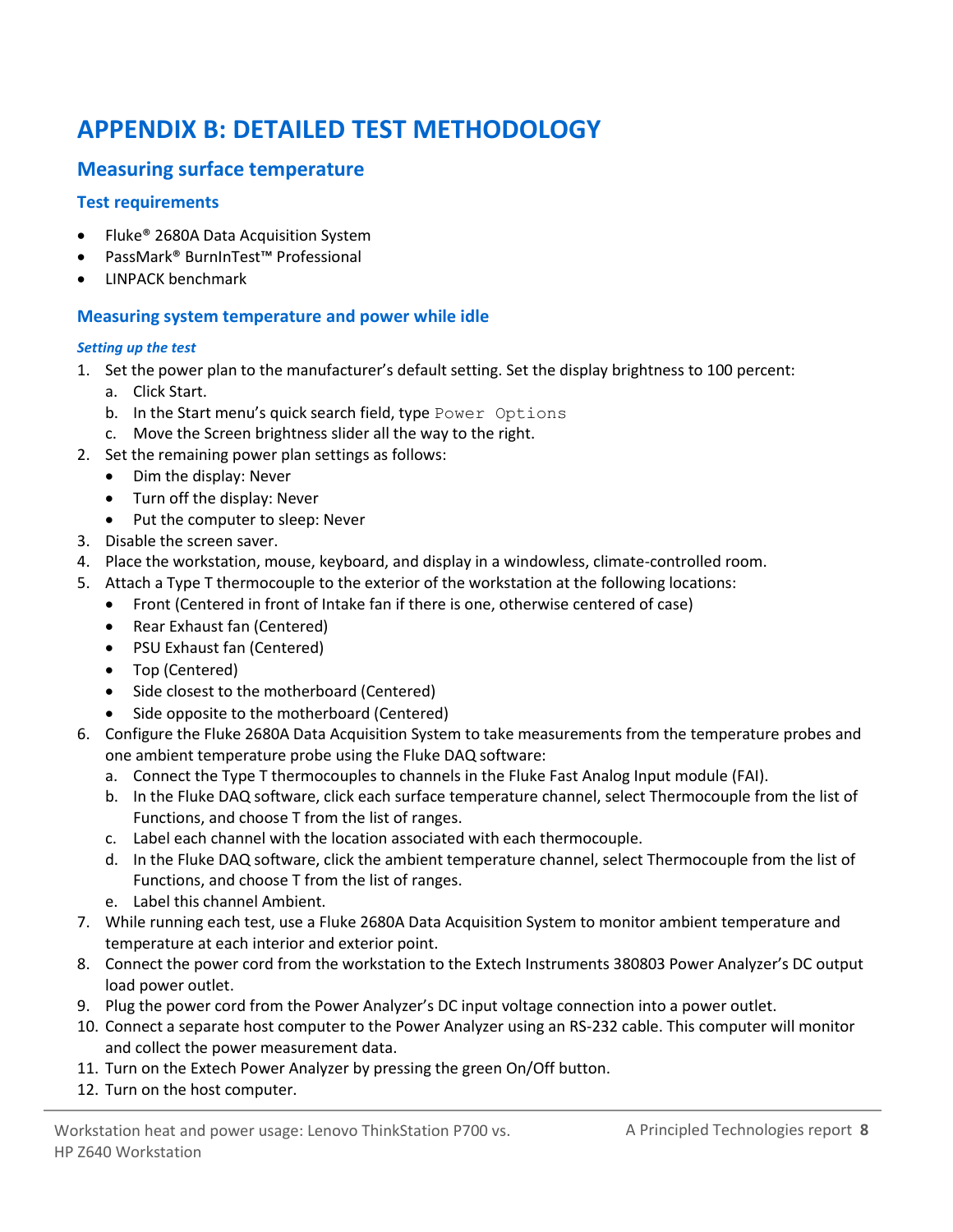- 13. Insert the Extech software installation CD into the host computer, and install the software.
- 14. Once installed, launch the Extech Power Analyzer software, and configure the correct COM port.

#### *Running the test*

- 1. Open Task Manager.
- 2. Bring up an elevated command prompt:
	- Select Windows Start orb.
		- Type cmd and press Control-Shift-Enter.
- 3. Type Cmd.exe /c start /wait Rundll32.exe advapi32.dll, ProcessIdleTasks
- 4. Do not interact with the system until the command completes.
- 5. Watch Task Manager and wait for disk activity to end before running the test.
- 6. Start the Fluke 2680A data logger using the Fluke DAQ software, and begin recording power with the Extech Power Analyzer.
- 7. Allow the workstation to sit idle for 1 hour.
- 8. After 1 hour, stop the Fluke 2680A data logger using the Fluke DAQ software, and stop the Power Analyzer data logger.
- 9. Export the thermal measurements to a CSV file. The Power Analyzer creates a CSV file as it collects that data.
- 10. Use the thermal measurement CSV file to find and report the average temperature measured at each location during the test.
- 11. Use the Power Analyzer CSV to calculate the average power draw in watts during the test.
- 12. Power the workstation off for 1 hour, and allow it to return to room temperature.
- 13. Repeat steps 1 through 9 two more times.

#### **Measuring system temperature and power while under load**

#### *Setting up the test*

- 1. Download PassMark BurnInTest Professional 7.0 from [www.passmark.com/products/bit.htm.](http://www.passmark.com/products/bit.htm)
- 2. Double-click bitpro x64.exe to run setup.
- 3. At the Welcome screen, click Next.
- 4. Accept the license agreement, and click Next.
- 5. At the Choose Install Location screen, accept the default location of C:\Program Files\BurnInTest, and click Next.
- 6. At the Select Start Menu Folder screen, click Next.
- 7. At the Ready to Install screen, click Install.
- 8. At the Completing the BurnInTest Setup Wizard screen, deselect View Readme.txt, and click Finish to launch BurnInTest.
- 9. At the Purchasing information screen, copy and paste the Username and key, and click Continue.
- 10. At the Key accepted screen, click OK.
- 11. Select Test selection and duty cycles from the Configuration menu item.
- 12. Set Auto Stop to 120 minutes.
- 13. Select CPU, 2D Graphics, 3D Graphics, RAM, and Disk(s), and deselect all other subsystems.
- 14. Set load to 100 for each of the above selected subsystems, and click OK.
- 15. Select Test Preferences from the Configuration menu item and set or verify the following by clicking on each tab:
	- Disk: select C: drive
	- Logging: select Turn automatic logging on
	- 2D Graphics: select All available Video Memory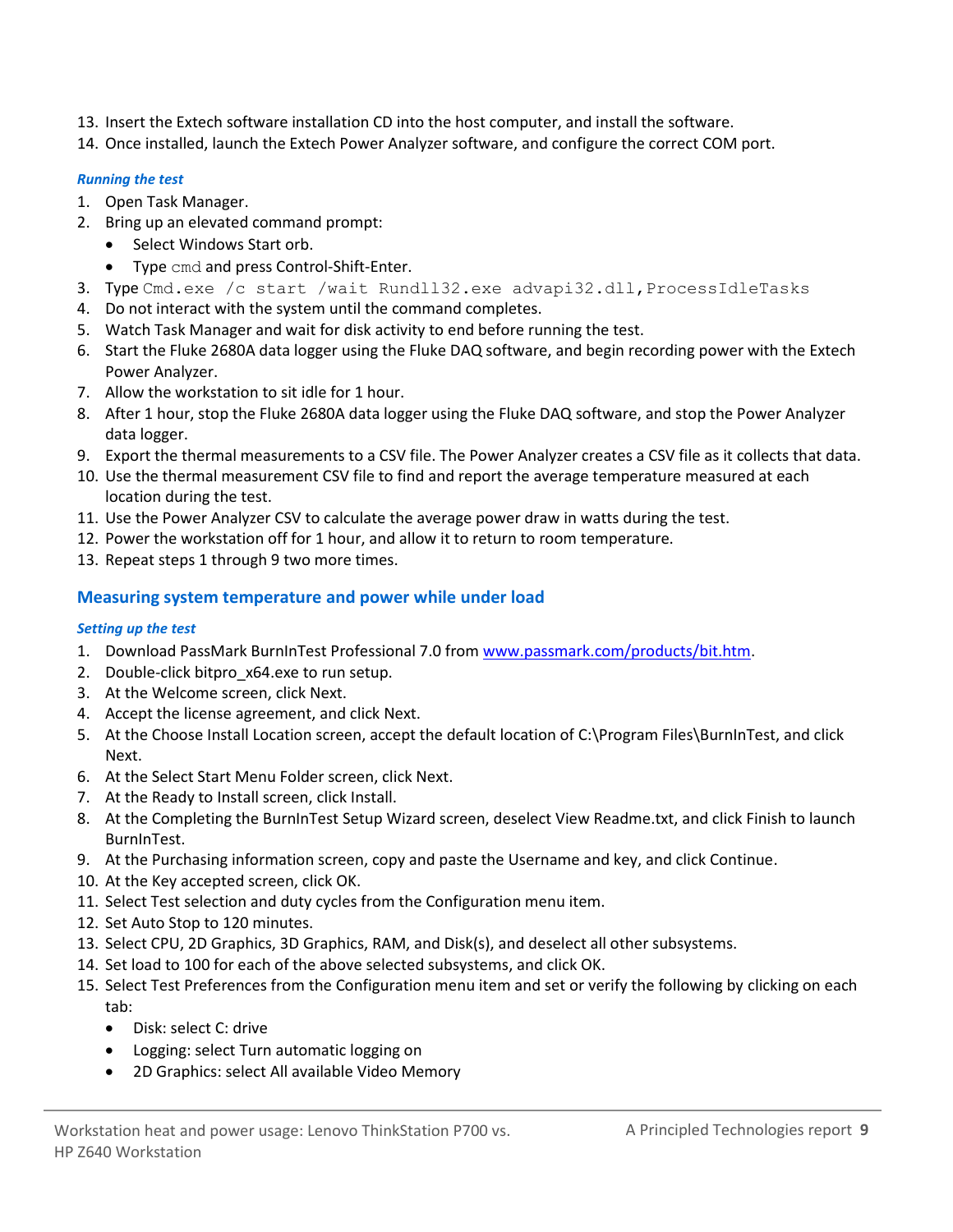- 3D Graphics: use defaults
- CPU: use defaults
- 16. Unpack the LINPACK benchmark and adjust the number of instances, problem size, and leading dimension size so that the CPU is at 100% utilization, and the memory is as close to 100% utilization as possible. For example, for a system that has 8 threads:
	- a. Open the Instance1 directory.
	- b. Edit the runme\_xeon64 batch file.
	- c. Set the OMP\_NUM\_THREADS= 8 (this number depends on how many threads the system has)
	- d. Delete the two echo lines, and save the batch file.
	- e. Repeat steps a-e for each LINPACK Instance that needs to be run. (This is done by trial and error on each system until CPU and RAM utilization is as close to 100% as possible.)
	- f. Once it is determined how many instances are needed, you are ready to start the test.

#### *Running the test*

- 1. Boot the system and launch PassMark BurnInTest by double-clicking the desktop icon.
- 2. Open Task Manager.
- 3. Bring up an elevated command prompt:
	- a. Select Windows Start orb.
	- b. Type cmd and press Control-Shift-Enter.
- 4. Type Cmd.exe /c start /wait Rundll32.exe advapi32.dll, ProcessIdleTasks Do not interact with the system until the command completes.
- 5. Watch Task Manager and wait for disk activity to end before running the test.
- 6. Click Start Selected Tests in the BurnInTest V7.0 Pro screen, and double-click the LINPACK benchmark batch file.
- 7. Once RAM levels have reached the desired level, close to 100%, start the Fluke 2680A data logger using the Fluke DAQ software, and begin recording power with the Extech Power Analyzer.
- 8. After 1 hour, stop the Fluke 2680A data logger using the Fluke DAQ software, and the Power Analyzer data logger.
- 9. Export the thermal measurements to a CSV file. The Power Analyzer creates a CSV file as it collects that data.
- 10. Use the thermal measurement CSV file to find and report the highest temperature measured at each location during the test.
- 11. Use the Power Analyzer CSV to calculate the average power draw in watts during the test.
- 12. Power the workstation off for 1 hour, and allow it to return to room temperature.
- 13. Repeat the steps 1 through 12 two more times.

### **Measuring power consumption**

To record each workstation's power consumption during each test, we used an Extech Instruments [\(www.extech.com\)](http://www.extech.com/) 380803 Power Analyzer/Datalogger. We connected the power cord from the server under test to the Power Analyzer's output load power outlet. We then plugged the power cord from the Power Analyzer's input voltage connection into a power outlet.

We used the Power Analyzer's Data Acquisition Software (version 2.11) to capture all recordings. We installed the software on a separate Intel processor-based PC, which we connected to the Power Analyzer via an RS-232 cable. We captured power consumption at one-second intervals. We then recorded the power usage (in watts) for each system during the testing at one-second intervals. To compute the average power usage, we averaged the power usage during the time the system was producing its peak performance results.